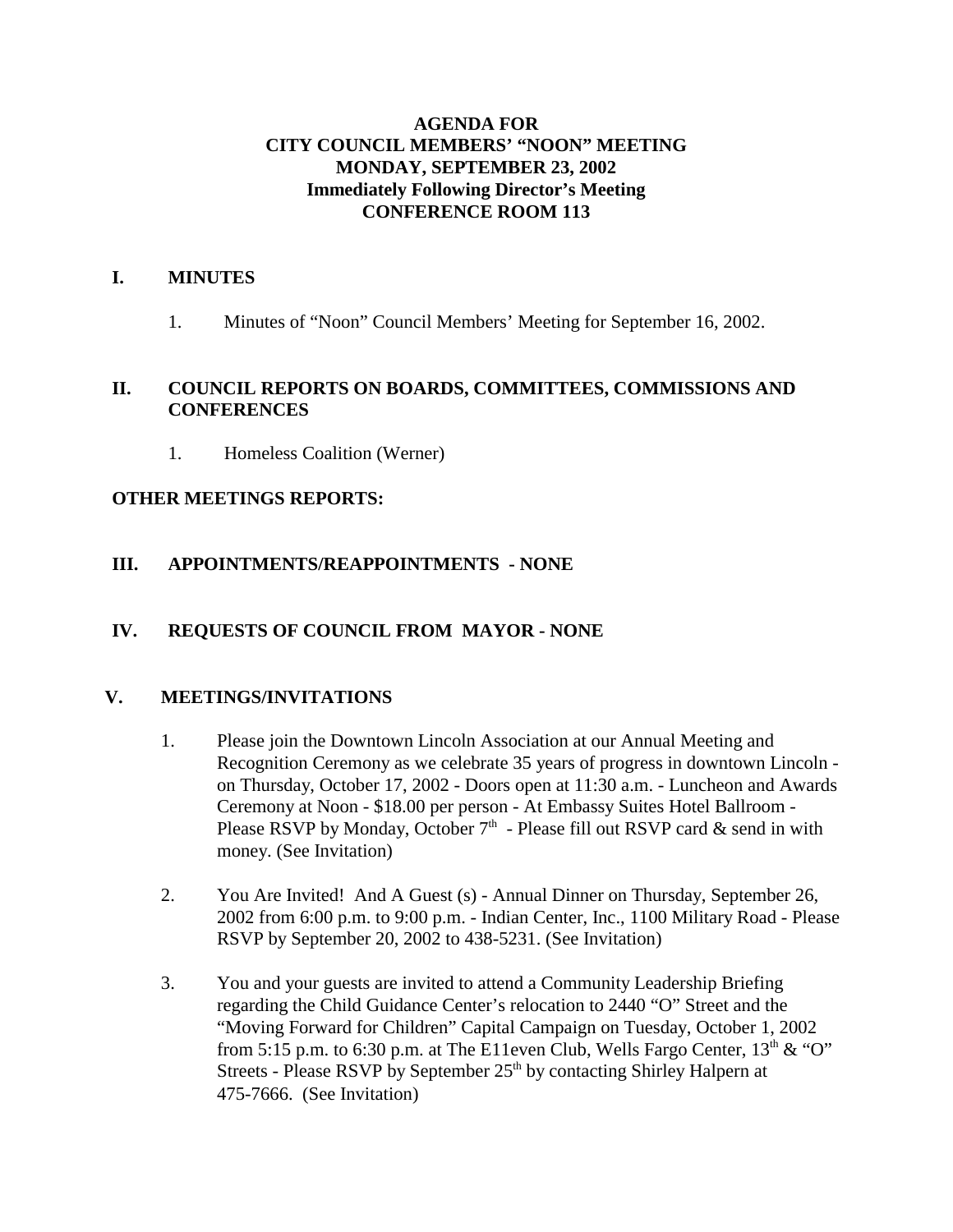- 4. You Are Cordially Invited To: Lincoln Southwest High School Dedication on Sunday, September 22, 2002 at 1:30 p.m. - at Silver Hawk Plaza - Reception will follow in the Commons. (See Invitation)
- 5. President-Elect Darlene A. Starman Invites you to the REALTORS Association of Lincoln  $83<sup>rd</sup>$  Inaugural & Awards Ceremony on Wednesday, October 2, 2002 at the Nebraska Champions Alumni Club, 707 North 10<sup>th</sup> Street (West of Memorial Stadium) - Free parking at the door, Use South entrance - 6:00 p.m., Hors d'oeuvres Buffet and Cocktail Reception - 7:00 p.m., Program - Please RSVP by September 27, 2002 to 441-3620. (See Invitation)
- 6. Lights On Lincoln! Luncheon on Thursday, October  $10<sup>th</sup>$ , 2002 from 11:30 a.m. to 1:00 p.m. at The Cornhusker Hotel - Please RSVP to the Lincoln Public Schools Foundation at 436-1612 no later than October  $6<sup>th</sup>$  (See Letter of Invitation from Mayor Don Wesely)
- 7. Invitation from Jon Carlson, President, Near South Neighborhood Association extend to you an invitation to attend the Near South Neighborhood Associations Annual Meeting & potluck dinner - The meeting will be held on Monday, October 7, 2002 beginning at 6:30 p.m. at the First Plymouth Congregational Church, 2000 "D" Street. (See Invitation)

#### **VI. MISCELLANEOUS - NONE**

#### **VII. CITY COUNCIL MEMBERS**

#### **VIII. ADJOURNMENT**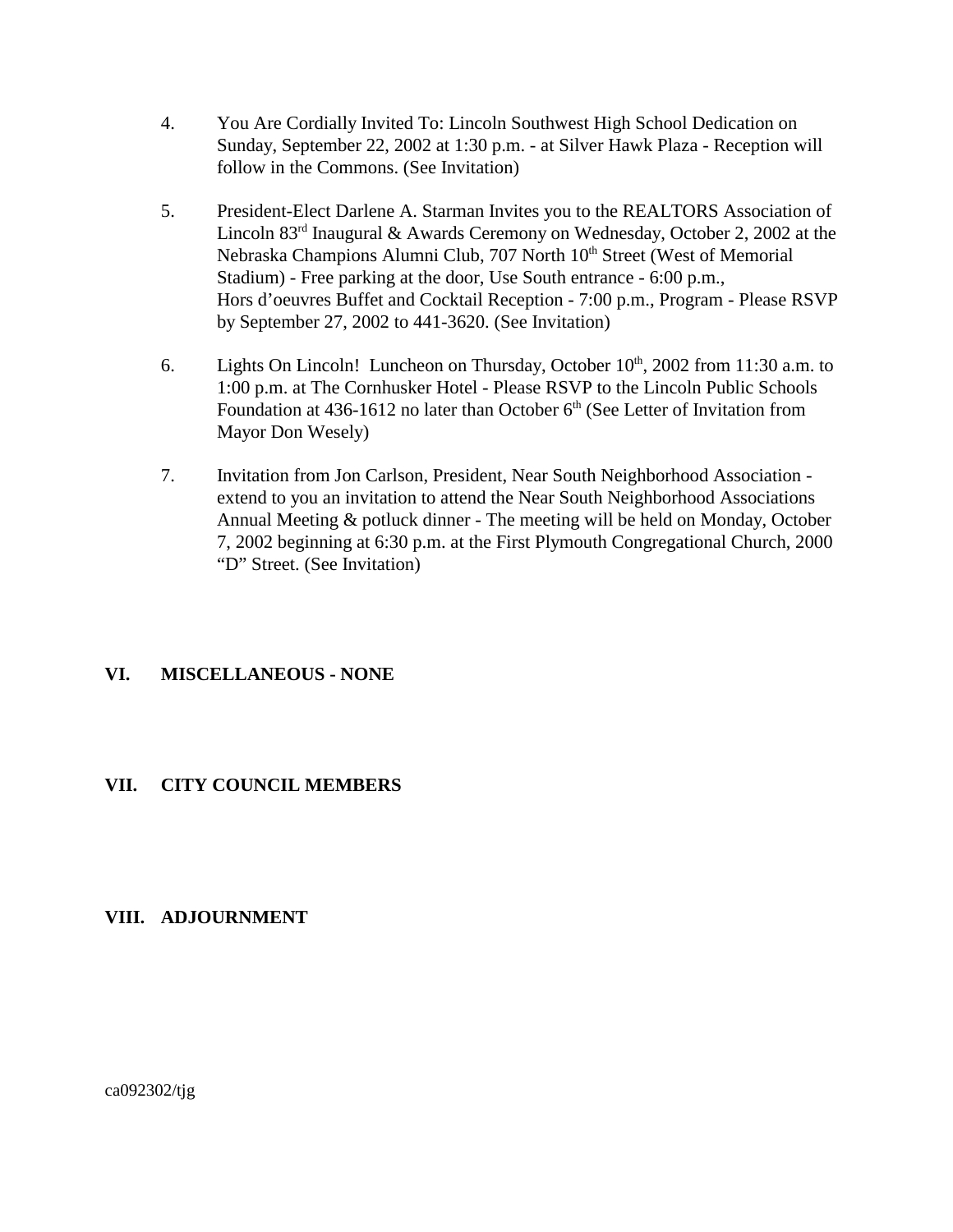# **MINUTES CITY COUNCIL MEMBERS' "NOON" MEETING MONDAY, SEPTEMBER 23, 2002** *CONFERENCE ROOM 113*

**Council Members Present:** Jonathan Cook, Chair; Jon Camp, Vice Chair; Glenn Friendt, Annette McRoy, Coleen Seng, Ken Svoboda, Terry Werner; ABSENT: None.

**Others Present:** Mark Bowen, Kent Morgan (arrived late), Mayor's Office; Dana Roper, City Attorney; Joan Ray, Council Secretary; Darrell Podany, Aide to Council Members Camp, Friendt and Svoboda, Nate Jenkins, Lincoln *Journal Star* representative.

#### **I. MINUTES**

1. Minutes of "Noon" Council Members' Meeting for September 16, 2002.

Chair Jonathan Cook requested a motion to approve the above-listed minutes. Ken Svoboda moved approval of the minutes, as presented. The motion was seconded by Coleen Seng. Mr. Terry Werner voiced a wish for amendment at the point of discussion in which it was indicated, facetiously, that he had made a comment that he, in fact, had not made. [See Council "Noon" Minutes for September 16, 2002 at Page 4, VII. COUNCIL MEMBERS - JONATHAN COOK , Lines 8-9] Those minutes were approved, as amended, by unanimous consensus.

# **II. COUNCIL REPORTS ON BOARDS, COMMITTEES, COMMISSIONS AND CONFERENCES -**

1. HOMELESS COALITION (Werner) - No Report (Mr. Werner was out of town)

OTHER MEETINGS: Ms. Seng mentioned the Planning Commission's Public Hearing on the Impact Fees - Many of the Council Members had watched. Mr. Svoboda shared with the Council Members that the 5 VHS Tapes in the Council Office were recordings of that meeting. He had taken them and viewed some of the meeting. He noted if no other Council Members wanted to take the tapes for review, he would take them home again to finish viewing the meeting (which had run from 1:00 p.m. to 10:00 p.m.) The possibility of having the meeting available on CD Rom was mentioned. It was determined that they would check with 5-City TV Staff to see if that were possible.

Ms. Seng noted that Neighborhoods, Inc. held their annual meeting on Thursday evening. She reported on some hand-out material that she had received regarding an annual tour.

Mr. Friendt was asked if he had remained through the entire Public Hearing on the Impact Fees. He noted that he had attended only to make the point that impact fees are an important tool and he was glad that we're looking at it. We all recognize that there is a problem. He felt it was hard to believe that Council could make a decision on something that will solve 10-12% of the problems, without having the other pieces also available to look at and to consider - so there is a total package for review. He noted that he had not spoken in favor or against the fees....but had merely requested a total picture.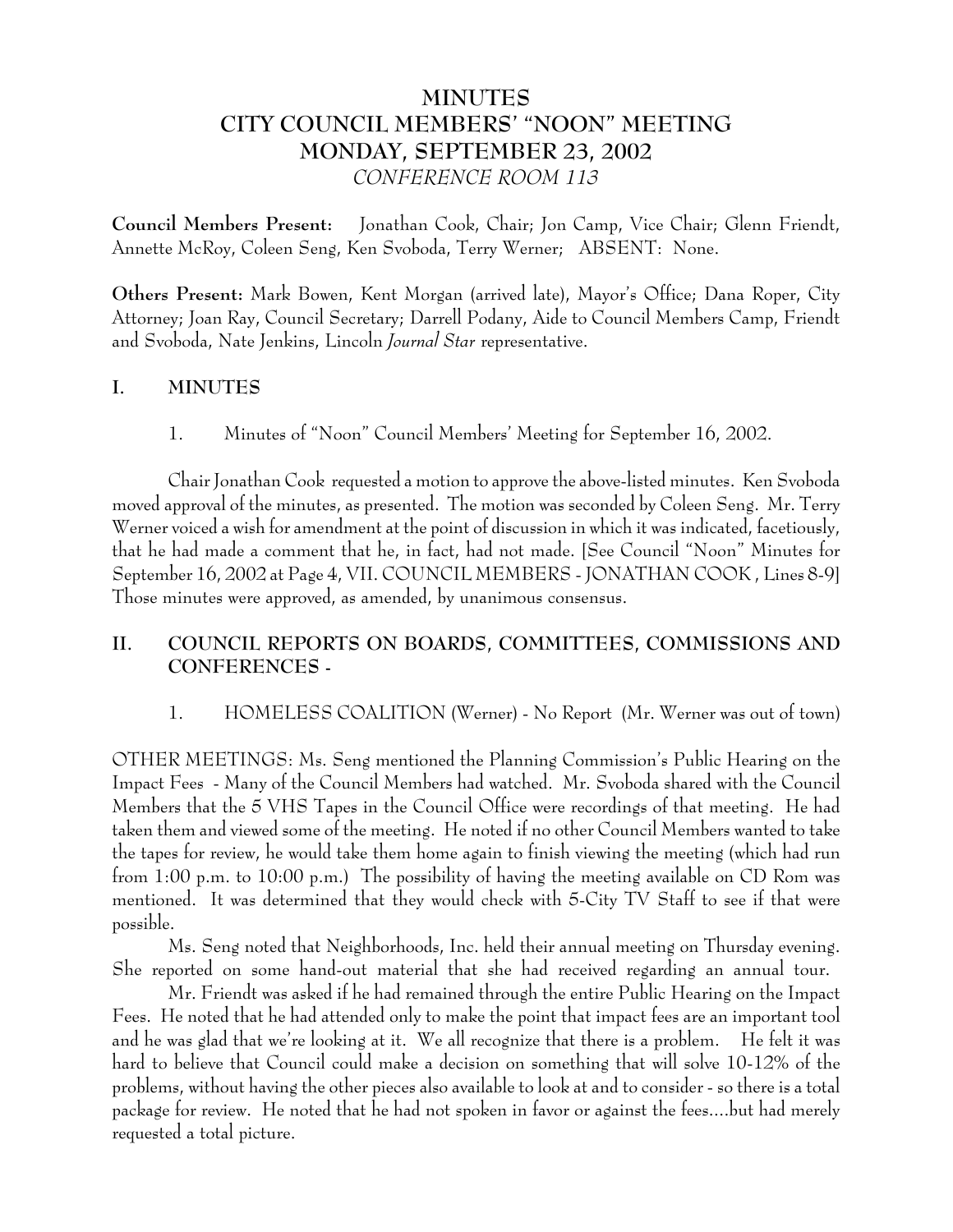- **III. APPOINTMENTS/REAPPOINTMENTS** Mr. Camp asked for some general information regarding the Health Endowment Appointments. Mr. Bowen gave a brief response.
- **IV. REQUESTS OF COUNCIL FROM MAYOR** Mr. Bowen requested the re-scheduling of two Pre-Council meetings. After a brief discussion, the Pre-Council Schedule was revamped for the months of September and October.

#### **V. MEETINGS/INVITATIONS** - Noted Without Significant Comment

**VI. MISCELLANEOUS** - The Coffee Pot Bill was discussed. Some members chose to pay personally and some chose to pay out of their discretionary funds since coffee made in this pot would be available to the public at the Council meetings.

#### **VII. COUNCIL MEMBERS**

**JON CAMP** - No Further Comments

**JONATHAN COOK** - No Further Comments

**GLENN FRIENDT** - Mr. Friendt asked Mr. Bowen how things were going in the putting together of a televised discussion on Impact Fees. He noted that Council had indicated that that would be a very good idea and had requested a meeting to be televised and open to the public. Mr. Bowen stated that a couple of weeks ago, the Mayor had decided that he would have a program to discuss impact fees....a program by CIC. This would not necessarily be the same format, or the same kind of thing that was done at the Auld Center, but a program to discuss the Fees. It would probably involve most of the same people, but it wouldn't be in the body of study, it would be a program produced by CIC.

Mr. Friendt stated that his only concern would be that, so far, Planning and Public Works and the Administration, seem to have presented a view that supports impact fees. Mr. Friendt stated that he would like to make sure that this is a fully disclosed discussion - a public meeting - that would allow all points of view to be presented. So, if other public entities wanted to go ahead with another public forum, that would be another opportunity [for community input]. Mr. Bowen responded that anyone out there that wants to organize something on their own, they're free to do that. The last time we had this discussion, it was why have it on CIC - on Channel 5. He stated that unless it's sponsored by the City, that would still be a problem.

Mr. Friendt stated that he had thought the Council, by and large, had a consensus of going to the same players, re-host a very similar kind of thing that would be reasonable and balanced and courteous and it would be a way to get it televised [and out to the public.] Ms. Seng noted that she felt the discussion was past that point now. She had been in favor of doing something along those lines, but now felt that the discussion had passed that point since the public hearing had been held with the Planning Commission. 5City-TV will probably be running the re-play of the Planning Commission meeting, which really does cover a lot of the concerns including pros and cons of the issue. She felt that public hearing had afforded a sufficient information opportunity.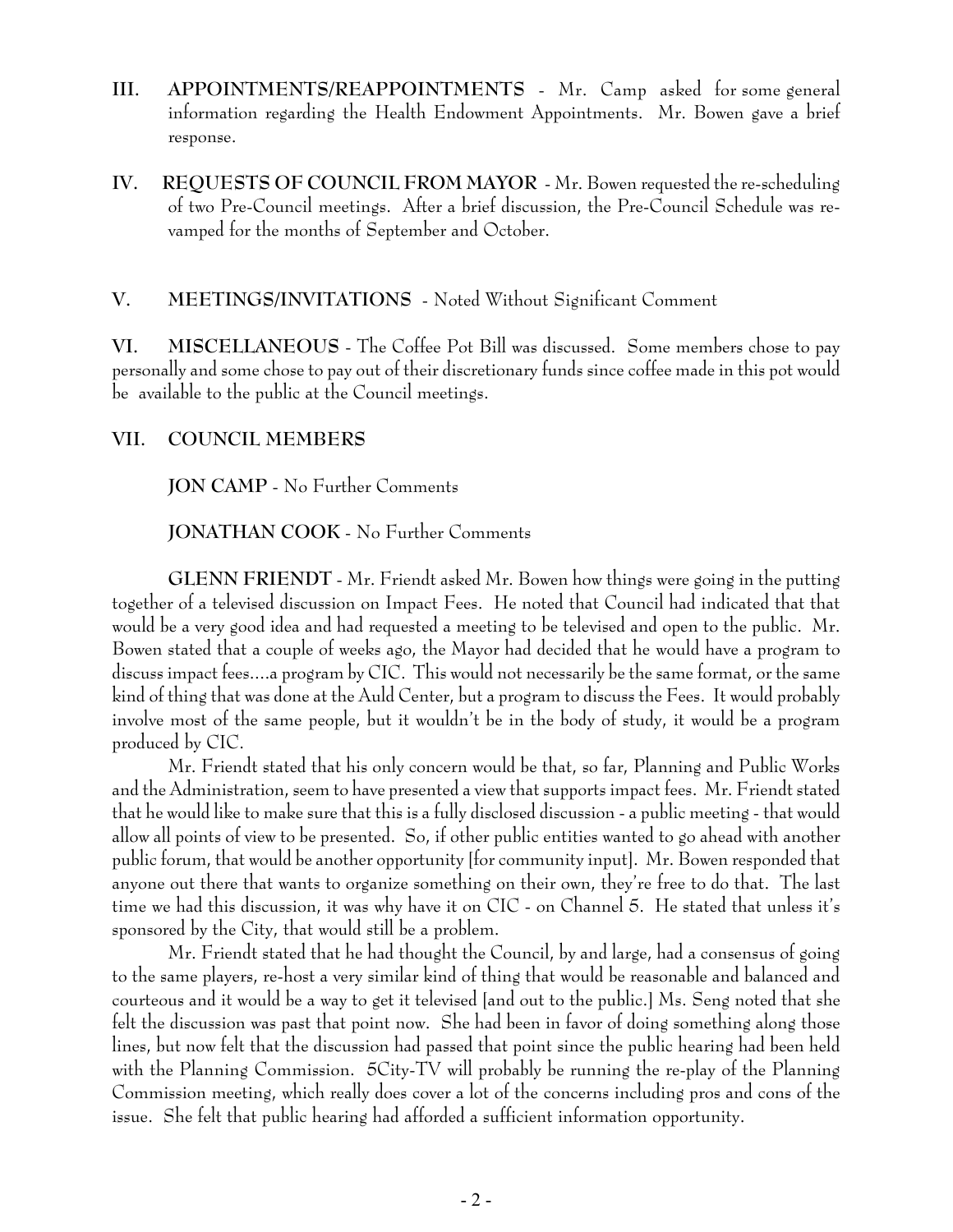Mr. Bowen stated that the Planning Commission had put out 30 minute blocks "pro/con pro/con" at the beginning of their meeting. So, he understood Ms. Seng's feeling that the discussion had proceeded beyond the benefit of another public forum.

Mr. Svoboda stated that it had been his understanding that the Council had determined that they would attempt to organize, with the Administration, a public forum that we could condense. He noted that he understood Ms. Seng's comments in light of the fact that there has been a lot of information put out there. But, he didn't know how many people who are interested in the topic could set through the eight-hour meeting. It's much too long. Whereas, the forum done at the Auld Rec Center (that we opted not to endorse and pay for taping), was the perfect length and addressed the issues. He thought that was what we would attempt to do in a repeat situation. Even if they [The Planning Commission] vote in favor of the Impact Fee Structure on October 17<sup>th</sup>, that doesn't mean they're adopting the fee structure or anything else. We could still have, in late October or early November, this same type of format, with almost the same exact spin on it. Mr. Svoboda stated that he was still in favor of moving forward with something that is a little more condensed than the public hearing meeting of the Planning Commission.

Mr. Friendt stated that ... we're also starting to see a little more refined presentation of data that most people can agree on. It seems that if we have a discussion, it would offer an opportunity to have a civil, organized discussion with facts that seem to be more refined and more agreed upon, which would contribute to the decision making process.

Ms. McRoy stated that she realized that Mr. Seacrest had some amendments that he had brought forward that need to be discussed. It would be worthwhile to discuss those amendments and decisions regarding them. Mr. Friendt stated that he felt that made a lot of sense, because he had heard that the charge to the Planning Commission was that they were not even supposed to consider detail, but now we have Mr. Seacrest offering specific amendments. If we start looking at the ordinance itself, there are many unresolved issues.

Ms. McRoy stated that she had heard Mr. Abbott saying that the only charge to the Planning Commission was "does this conform to the Comp Plan". It surprised her how stern he had been in posing that charge. She felt since there were many things that remain to be discussed, she would not mind another forum. She added that if it can be held closer to the time that it would be coming to the Council that would be better for Council Members and for the public. She felt it would serve the community well to have the forum held sometime between the Planning Commissions action and the time that the issue came before Council.

Mr. Werner stated that the Auld Center forum had been a great experience and wished the City could have televised it. But, now he was wondering what sort of reaction we would have to something like that being done again. Mr. Friendt stated that, regarding over-kill, the participants that have vested interest in this, given the general public knowledge on this issue,...[might favor additional coverage]. Mr. Werner noted that he was always in favor of more public disclosure and information, so he would certainly be in favor of such a broadcast. What can it hurt?

The Council, after further discussion, agreed to investigate the airing of a public forum on the impact fees after the Planning Commission's action and that body's debate. Mr. Bowen stated that there may be a difference between the original and the second forum. He felt there might be difficulty in duplicating that original format and discussion. The Mayor's notion was "that's been done". So, why not just produce a program with the same types of people laying those issues out there.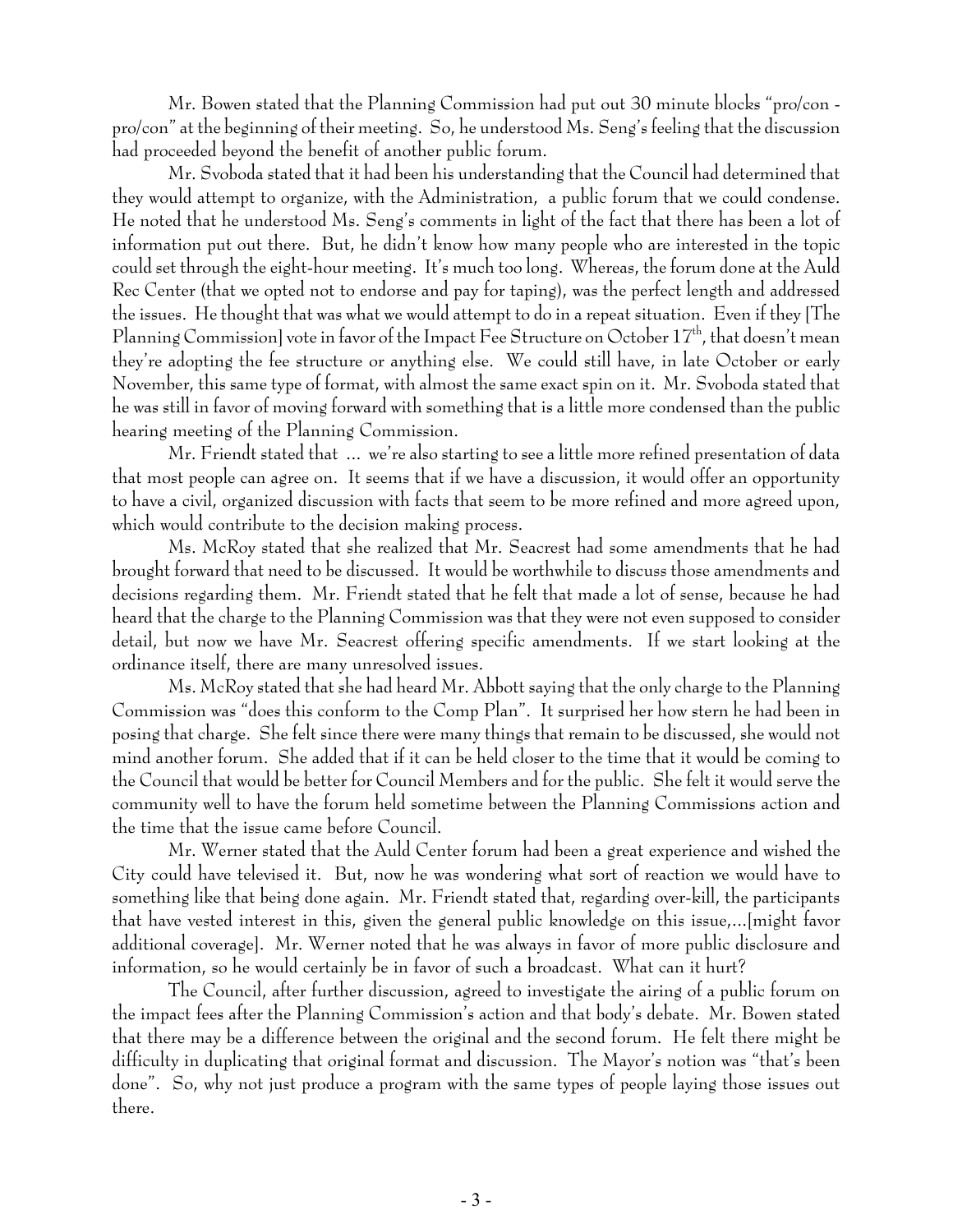Mr. Svoboda stated that, with all due respect, the Council recognized that the Mayor's Office wants the impact fee structure to go forward. The Administration has been very vocal about that fact and which side of the issue that they're on. We, as a Council, are somewhat divided on this issue. Not to say that the Mayor's Office would put together something that was slanted towards their position....but something coming from the direction of the Council, (primarily because we were the ones who voted to say "no" we weren't going to tape and air it)....under that structure [would likely be viewed as less biased] We as a Council could very easily act and say that Jonathan as the Chair could attempt to put together a public forum that will be televised and we do the leg work on it along with the partners.

Mr. Friendt noted that the question of "we already did it" is answered in that it was done for the 125 people at the Auld Rec Center. We're saying, that given how that unfolded, with our concern that we could not or should not sponsor or pay for it, we now feel it was a valuable situation that more people should have a chance to see. Producing a program suggests an element of control. Mr. Friendt felt that the kind of format we saw at Auld was one that seemed balanced and open.

Ms. Seng noted that the hearing at the Planning Commission had been open, too. Mr. Friendt answered that the Auld forum had been open with some structure. Mr. Friendt indicated that he would still like to have a public forum such as the one done at the Auld Rec Center and have it televised. That was the original intent of the Council. It was determined that it should be held after the Planning Commission vote on the  $17<sup>th</sup>$ .....not just a show, but an actual public forum event. The timing and coordination with the Council's hearing on the impact fees at a night meeting was discussed. The agreement to include the League of Women's Voters as the hosting body, and the participants and the costs involved were also discussed briefly. It was agreed that Mr. Cook and Mr. Bowen would work with the 5City-TV personnel to set up such a forum event which would be paid for equally from each of the seven Council Members Discretionary Funds. It was agreed that the opportunity for community discussion was worth the attempt at a re-enactment of the Auld format and the cost to the Council. The logistics, such as location, time and date were further discussed briefly with no final decision being made.

#### **ANNETTE McROY** - No Further Comments

**COLEEN SENG** - Ms. Seng commented that she felt the Council had been very negative at this morning's Pre-Council meetings. She felt if Council expected to have any private partnerships involved in projects with the City, she didn't know how we would get them now. She noted that questions could be asked in a better way instead of being done with such a negative slant. That's the name of the game now - public/private partnerships. We have to have the private sector involved and we were really going after them this morning.

Mr. Svoboda stated that he did agree that there was a certain amount of negativity in every single pre-council we had this morning. But, some of us were standing in line at lunch and saying "this is what City government is all about". This Council and the individual members will never be accused of not asking the right questions or of rubber-stamping things that come through. Mr. Svoboda thought the discussions this morning were great! He thought that was the kind of discussion that should be held in the Council Chambers where more people watch it, because he thought hardly anyone watched the Pre-Council meetings. Other Council Members thought that assessment of viewership wasn't accurate. Mr. Svoboda stated that he appreciated and even enjoyed the discussions this morning, because it brought out the same things that we as individuals were elected to do...and that is ask the tough questions. He did agree, however that it did appear negative.